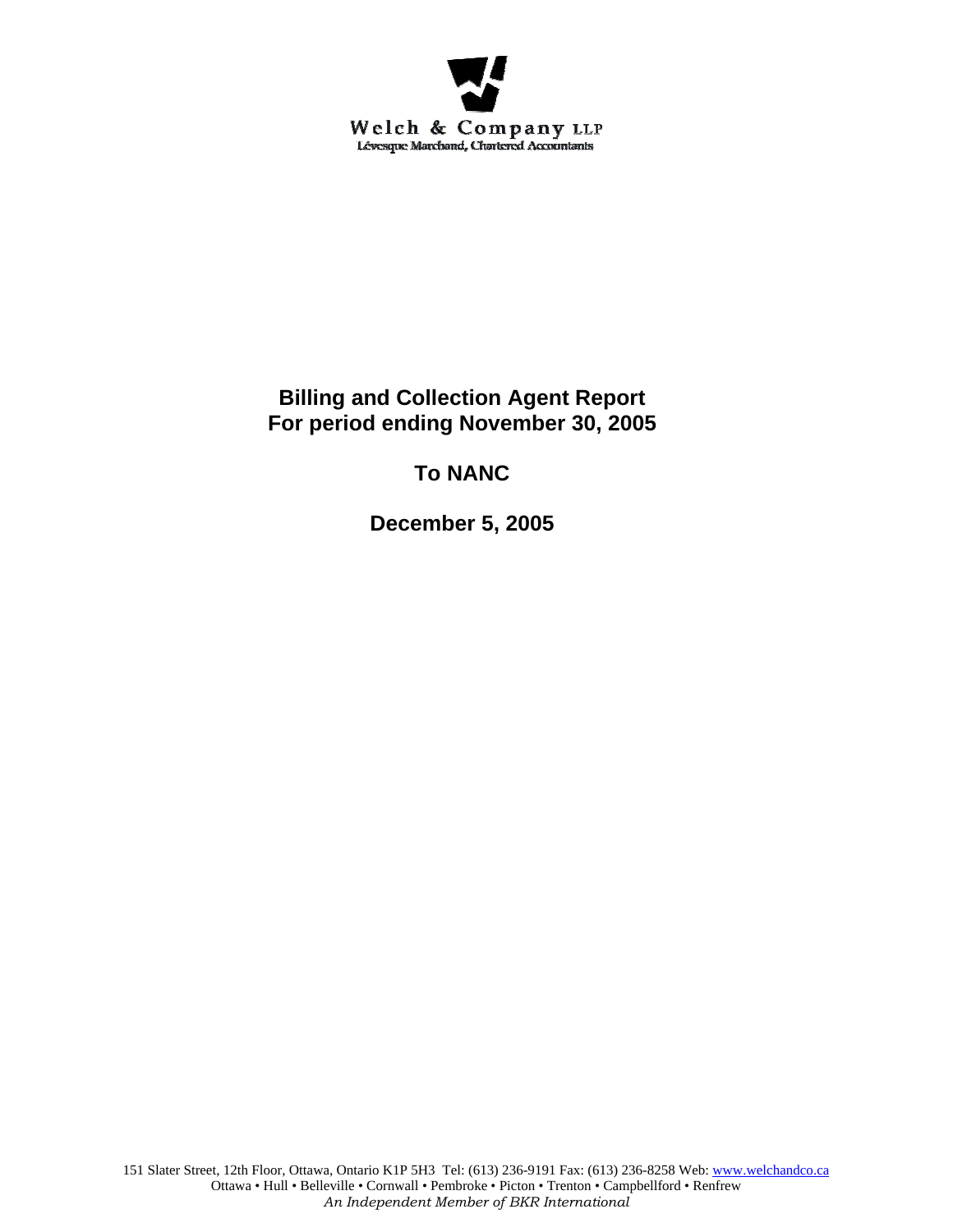### **NANPA FUND STATEMENT OF FINANCIAL POSITION November 30, 2005**

| <b>Assets</b><br>Cash Balance in bank account<br>Dreyfus Government Cash Management Fund |                 | \$<br>67,828<br>6,766,000 |
|------------------------------------------------------------------------------------------|-----------------|---------------------------|
| Receivable from US Carriers                                                              | 49,422          |                           |
| Receivable from Canada                                                                   | 5,863           |                           |
| Receivable from Caribbean countries                                                      | 3,382           |                           |
| Receivables forwarded to FCC for collection (Over 90 days)                               | 95,059          |                           |
| Allowance for uncollectible accounts                                                     | (111,300)       | 42,426                    |
| Interest receivable                                                                      |                 | 20,704                    |
| <b>Total assets</b>                                                                      |                 | 6,896,958                 |
| Less: Accrued liabilities (see below for makeup)                                         |                 | 1,685,900                 |
| <b>Fund balance</b>                                                                      |                 | \$<br>5,211,058           |
| Makeup of Accrued Liabilities (see following page for additional details)                |                 |                           |
| Welch and Company LLP - October & November                                               | 38,423          |                           |
| NEUSTAR Pooling 1K Block Pooling Expenses                                                | 947,348         |                           |
| <b>NEUSTAR Admin Expenses</b>                                                            | 475,089         |                           |
| Data Collection Agent - USAC                                                             | 54,830          |                           |
| Data Collection Agent - NECA                                                             | 211             |                           |
| Carrier audits                                                                           | 140,000         |                           |
| Fund audit                                                                               | 30,000          |                           |
|                                                                                          | \$<br>1,685,900 |                           |

**\*\*\*\*\*\*\*\*\*\*\*\*\*\*\*\*\*\*\*\*\*\*\*\*\*\*\*\*\*\*\*\*\*\*\*\*\*\*\*\*\*\*\*\*\*\*\*\*\*\*\*\*\*\*\*\*\*\*\*\*\*\*\*\*\*\*\*\*\*\*\*\*\*\*\*\*\***

### **Other items of note**

In November 2005, the Dreyfus Government Cash Management Fund earned a rate of return of 3.46%.

In November, the FCC approved a payment to Neustar under the Pooling contract in the amount of \$423, 454. This represents Merit Incentive for the period June 15/04 to December 31/04 of \$231,395.63 and \$192,058.37 for the period January 1/04 to June 14/05.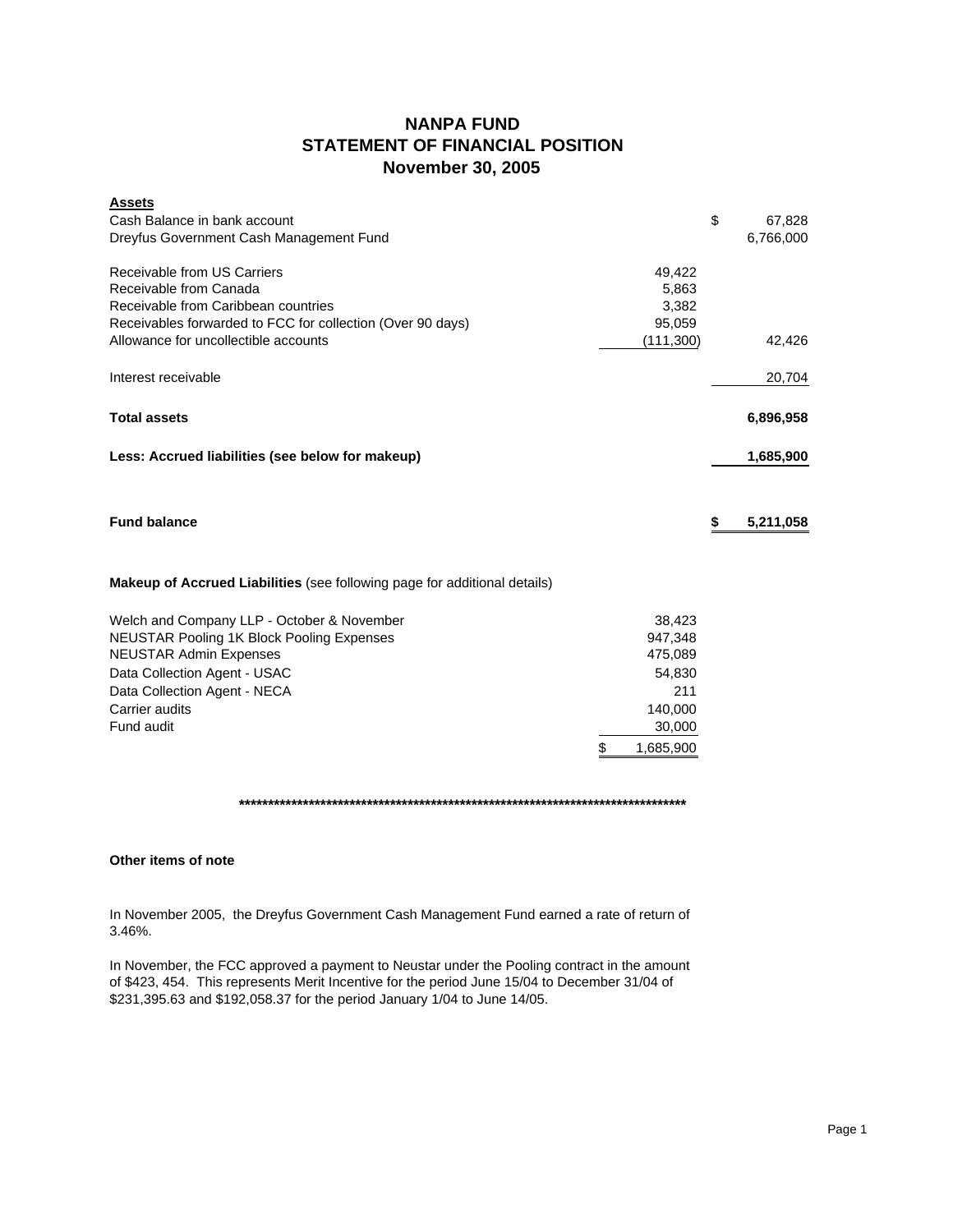#### **NANPA FUND FORECASTED STATEMENT OF CHANGES IN FUND BALANCEOCTOBER 2005 TO NOVEMBER 2006**

|                                                                 |            | Actual          |                 |                 |                 |                                   |                 |                 |                 |                  |                               |                 |                 |                                   |
|-----------------------------------------------------------------|------------|-----------------|-----------------|-----------------|-----------------|-----------------------------------|-----------------|-----------------|-----------------|------------------|-------------------------------|-----------------|-----------------|-----------------------------------|
|                                                                 |            | <b>Nov-05</b>   | Dec-05          | Jan-06          | Feb-06          | Mar-06                            | Apr-06          | May-06          | <b>Jun-06</b>   | <b>Jul-06</b>    | Aug-06                        | Sep-06          | Oct-06          | Nov-06                            |
| Revenue                                                         |            |                 |                 |                 |                 |                                   |                 |                 |                 |                  |                               |                 |                 |                                   |
| <b>International Contributions</b>                              |            |                 |                 |                 |                 |                                   |                 |                 |                 |                  |                               |                 |                 |                                   |
| Canada                                                          | (1)        | 11,726          | 5,863           | 5,863           | 5,863           | 5,863                             | 5,863           | 5,863           | 5,863           | 5,863            |                               | 5,863           | 5,863           | 5,863                             |
| Caribbean countries<br><b>Total International Contributions</b> | (1)        | 11,726          | $\sim$<br>5,863 | 5,863           | $\sim$<br>5,863 | $\overline{\phantom{a}}$<br>5,863 | ۰.<br>5,863     | 5,863           | $\sim$<br>5,863 | 13,692<br>19,555 | $\overline{\phantom{a}}$<br>٠ | 5,863           | $\sim$<br>5,863 | $\overline{\phantom{a}}$<br>5,863 |
|                                                                 |            |                 |                 |                 |                 |                                   |                 |                 |                 |                  |                               |                 |                 |                                   |
| Domestic Contributions - US carriers                            | (1)        | 119,171         | 51.409          | 51,409          | 51,409          | 51,409                            | 51,409          | 51,409          | 51,409          | 6,819,100        | 51,409                        | 51,409          | 51,409          | 51,409                            |
| Interest income                                                 | (2)        | 42,292          | 10,000          | 10,000          | 10,000          | 10,000                            | 10,000          | 10,000          | 10,000          | 10,000           | 10,000                        | 10,000          | 10,000          | 10,000                            |
| <b>Total revenue</b>                                            |            | 173,189         | 67,272          | 67,272          | 67,272          | 67,272                            | 67,272          | 67,272          | 67,272          | 6,848,655        | 61,409                        | 67,272          | 67,272          | 67,272                            |
| <b>Expenses</b>                                                 |            |                 |                 |                 |                 |                                   |                 |                 |                 |                  |                               |                 |                 |                                   |
| <b>NANPA Administration</b>                                     | (3), (7)   | 237,607         | 143,196         | 119,822         | 119,822         | 119,822                           | 119,822         | 119,822         | 119,822         | 118,456          | 118,456                       | 118,456         | 118,456         | 118,456                           |
| 1K Block Pooling Administration                                 | (3), (6)   | 964,988         | 315,783         | 315,783         | 315,783         | 315,783                           | 315,783         | 315,783         | 315,783         | 315,783          | 315,783                       | 315,783         | 315,783         | 315,783                           |
| <b>Carrier Audits</b>                                           | (8)        |                 |                 |                 |                 |                                   |                 |                 | 700,000         |                  |                               |                 |                 |                                   |
| <b>Billing and Collection</b>                                   |            |                 |                 |                 |                 |                                   |                 |                 |                 |                  |                               |                 |                 |                                   |
| Welch & Company LLP<br>Data Collection Agent                    | (3)<br>(4) | 39,800<br>9,514 | 19,900<br>8,333 | 19,900<br>8,333 | 19,900<br>8,333 | 19,900<br>8,333                   | 19,900<br>8,333 | 19,900<br>8,333 | 19,900<br>8,333 | 19,900<br>8,333  | 19,900<br>8,333               | 19,900<br>8,333 | 19,900<br>8,333 | 19,900<br>8,333                   |
| <b>Annual Operations Audit</b>                                  | (5)        |                 |                 |                 |                 |                                   |                 |                 | 45,000          |                  | ٠                             |                 |                 |                                   |
|                                                                 |            |                 |                 |                 |                 |                                   |                 |                 |                 |                  |                               |                 |                 |                                   |
| Bad debt expense (recovery)                                     | (9)        | 15.899)         |                 |                 |                 |                                   |                 |                 | . .             |                  |                               |                 |                 |                                   |
| <b>Total expenses</b>                                           |            | 1,236,010       | 487,212         | 463,838         | 463,838         | 463,838                           | 463,838         | 463,838         | 1,208,838       | 462,472          | 462,472                       | 462,472         | 462,472         | 462,472                           |
| Net revenue (expenses)                                          |            | 1,062,821) (    | 419,940)        | 396,566)        | 396,566) (      | 396,566) (                        | 396,566) (      | 396,566) (      | 1,141,566)      | 6,386,183 (      | 401,063) (                    | 395,200)        | 395,200) (      | 395,200                           |
| <b>Opening fund balance</b>                                     |            | 6,273,879       | 5,211,058       | 4,791,118       | 4,394,552       | 3,997,986                         | 3,601,420       | 3,204,854       | 2,808,288       | 1,666,722        | 8,052,905                     | 7,651,842       | 7,256,642       | 6,861,442                         |
| <b>Closing fund balance</b>                                     |            | 5,211,058       | 4,791,118       | 4,394,552       | 3,997,986       | 3,601,420                         | 3,204,854       | 2,808,288       | 1,666,722       | 8,052,905        | 7,651,842                     | 7,256,642       | 6,861,442       | 6,466,242                         |
|                                                                 |            |                 |                 |                 |                 |                                   |                 |                 |                 |                  |                               |                 |                 |                                   |
| Fund balance makeup:<br>Contingency                             |            | 1,000,000       | 1,000,000       | 1,000,000       | 1,000,000       | 1,000,000                         | 1,000,000       | 1,000,000       | 1,000,000       | 1,000,000        | 1,000,000                     | 1,000,000       | 1,000,000       | 1,000,001                         |
| Surplus                                                         |            | 4,211,058       | 3,791,118       | 3,394,552       | 2,997,986       | 2,601,420                         | 2,204,854       | 1,808,288       | 666,722         | 7,052,905        | 6,651,842                     | 6,256,642       | 5,861,442       | 5,466,241                         |
|                                                                 |            | 5,211,058       | 4,791,118       | 4,394,552       | 3,997,986       | 3,601,420                         | 3,204,854       | 2,808,288       | 1,666,722       | 8,052,905        | 7,651,842                     | 7,256,642       | 6,861,442       | 6,466,242                         |

(1) The US carrier contributions for the period from July 2005 to June 2006 is based upon actual billings in June 2005. The International carrier revenue is based on actual for 2005/06.

The contributions for July - October 2006 are based on 2005/06 funding budget.

(2) Interest income projections are estimates

(3) The expenses for the NANPA Administration and Welch & Company LLP are based on contracts in force.

The expenses for Pooling Administration is based on contracts in force until June 2006. July to November 2005 expenses are based on the last year of the expired contract. (4) The expense for the Data Collection Agent is based on the 2005/06 budget.

(5) \$30,000 has been accrued for the annual operations audit that will be conducted in December 2005/ January 2006. The cost of this audit has not been negotiated. Amount recorded is based on prior year.

(6) The November forecasted amount includes the forecasted monthly billing of \$315,793

(7) The November forecasted amount includes the forecasted monthly billing of \$119,822 plus the cost of approved change orders of \$23,374

(8) The budget allowed \$700,000 for 16 carrier audits. FCC indicated that only 3 are completed and the cost will be approximately \$140,000

(9) The allowance covers all accounts considered potentially uncollectible at November 30, 2005. This will be covered by the contigency allowance.

There was a large recovery of a debt by the FCC in November which accounts for the recovery of bad debts.

#### **Assumptions: Reconciliation of Forecast to Budget**

| ne 2006 is based upon actual billings in June 2005.                                                         | Forecasted fund balance at June 30/06 - contingency                                  | 000,000, |
|-------------------------------------------------------------------------------------------------------------|--------------------------------------------------------------------------------------|----------|
|                                                                                                             | Additional revenue due to higher contribution base than estimated on initial billing | 133,073  |
| funding budget.                                                                                             | Interest earned over estimate                                                        | 71,830   |
|                                                                                                             | Additional billings April - November                                                 | 103,293) |
| pany LLP are based on contracts in force.                                                                   | Late filing fees for Form 499A                                                       | 75,500   |
| n force until June 2006. July to November 2005 expenses are based on the last year of the expired contract. | Carrier audit for 2004/05 not expended                                               | 560,000  |
| 5/06 budget.                                                                                                | Bad debts                                                                            | 85,455)  |
| will be conducted in December 2005/ January 2006. The cost of this audit has not been negotiated. Amount    |                                                                                      |          |
|                                                                                                             | Data Collection fees (2004/05) not expended                                          | 30,596   |
| hly billing of \$315,793                                                                                    | NANPA administration (2004/05) not expended                                          | 11.571   |
| thly billing of \$119,822 plus the cost of approved change orders of \$23,374                               | 1K Block Pooling (2004/05) not expended                                              | 63,755)  |
|                                                                                                             |                                                                                      |          |
| ed that only 3 are completed and the cost will be approximately \$140,000                                   | Other                                                                                | 36,655   |
| llectible at November 30, 2005. This will be covered by the contigency allowance.                           | Anticipated fund balance at June 30/06                                               | .666.722 |